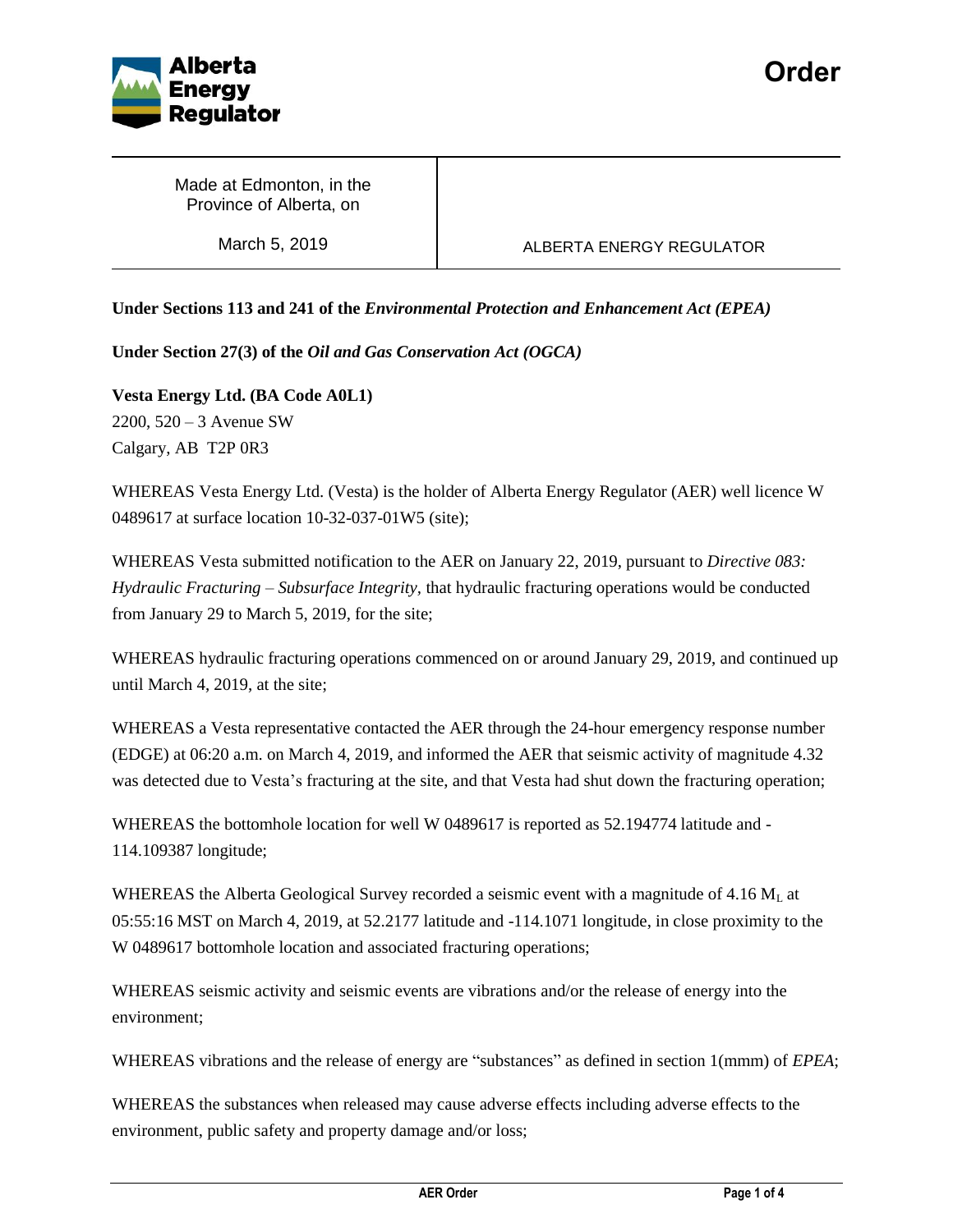WHEREAS Erik Kuleba, Director, Environment and Operational Performance, is a Director for the purposes of issuing orders under *EPEA* (Director) and has the delegated authority to issue orders under the *OGCA*;

WHEREAS the Director is of the opinion that a release of a substance or substances has occurred, and that substances have caused, are causing, or may cause an adverse effect;

WHEREAS Vesta is a "person responsible" for the substances as defined in section 1(tt) of the *EPEA*;

WHEREAS the Director considers it necessary to suspend the well in order to protect the public and the environment;

THEREFORE, I, Erik Kuleba, Director, Environment and Operational Performance, under sections 113 and 241 of *EPEA* and section 27(3) of the *OGCA*, do hereby order:

## Suspension

1. All operations at the site are suspended immediately unless otherwise directed in writing by the Director.

#### Information for Submission

- 2. Vesta must submit, in electronic format, by March 11, 2019, the following:
	- a. all passive seismic data from the Vesta seismic array, from April 2018 to present;
	- b. the hydraulic fracturing operational data for well W 0489617 from January 29 to March 4, 2019;
	- c. any other completion operations that occurred from January 29 to March 4, 2019, including all of the data regularly submitted in a Tour Report per *Directive 059: Well Drilling and Completion Data Filing Requirements*; and,
	- d. if recorded, continuous pumping curve data for each stage of the hydraulic fracturing operation for the site.
- 3. Vesta must submit a listing of current and future planned operations to the Director involving hydraulic fracturing in the Red Deer and Sylvan Lake areas by March 11, 2019.
- 4. If required by the Director, Vesta must submit any other information related to hydraulic fracturing operations and seismic events or activity requested in writing by the Director by the date specified in the request.

## Fracturing Operations Plan

5. Vesta must submit, in electronic format, a Fracturing Operations Plan for approval to the Director by March 11, 2019. The plan must: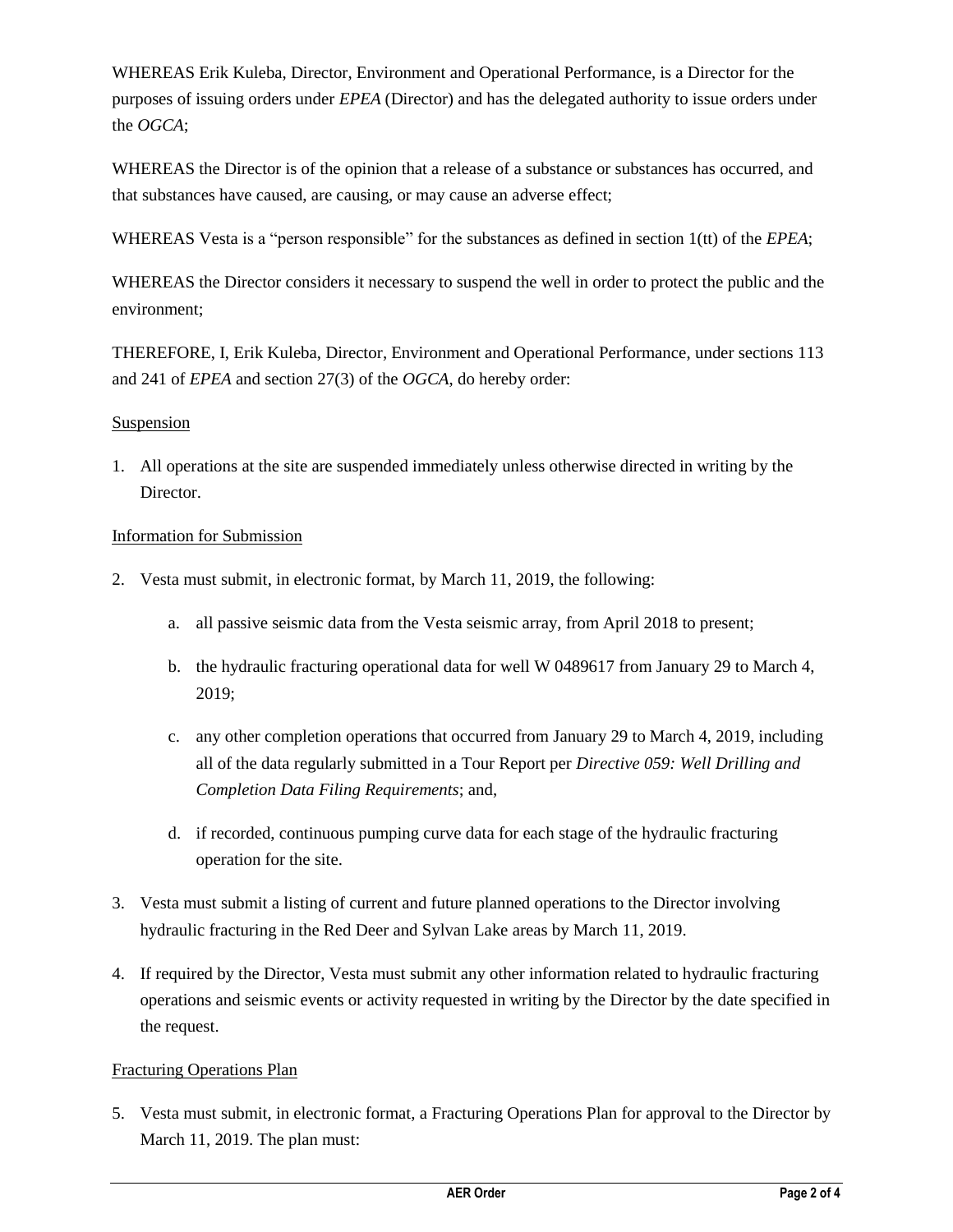- a. meet or exceed the requirements in Clause 2 of Subsurface Order No. 2 for conducting fracturing operations in the Red Deer and Sylvan Lake areas, except that:
	- i. For the purposes of reporting under Clause 2(e), Vesta is to report any seismic event with  $3.0M<sub>L</sub>$ ; and,
	- ii. For the purposes of submitting a plan under Clause  $2(g)(i)$  the plan must be aimed at eliminating or reducing future induced seismicity to below 3.0ML.
- 6. Vesta must implement the Fracturing Operations Plan in accordance with the approval of the Director until otherwise directed in writing by the Director.

## General

- 7. Where "Red Deer" is used in this Order, it refers to the area within a 50 kilometre (km) radius from Red Deer city centre.
- 8. Where "Sylvan Lake" is used in this Order, it refers to the area within a 50 km radius from Sylvan Lake town centre.
- 9. All information and plans to be submitted to the Director under this order shall be submitted to [RedDeer.FieldCentre@aer.ca.](mailto:RedDeer.FieldCentre@aer.ca)
- 10. Where a deadline has been specified in this Order, the Director may authorize in writing a different deadline.

Dated at the City of Edmonton in the Province of Alberta, the 5th day of March 2019.

#### <*original signed by*>

Erik Kuleba Director, Environment and Operational Performance Alberta Energy Regulator

In complying with this order, the party or parties named must obtain all approvals necessary, notwithstanding the above requirements.

This order in no way precludes any enforcement actions being taken regarding this matter under *EPEA,*  the *OGCA,* or any other provincial or federal legislation, or by any other regulator with jurisdiction.

All enforcement actions issued by the AER may be subject to a follow-up review to confirm previous commitments have been completed and measures have been implemented, to ensure similar noncompliances are prevented in the future. The AER may request any information that demonstrates steps have been taken to prevent repeat noncompliances from occurring.